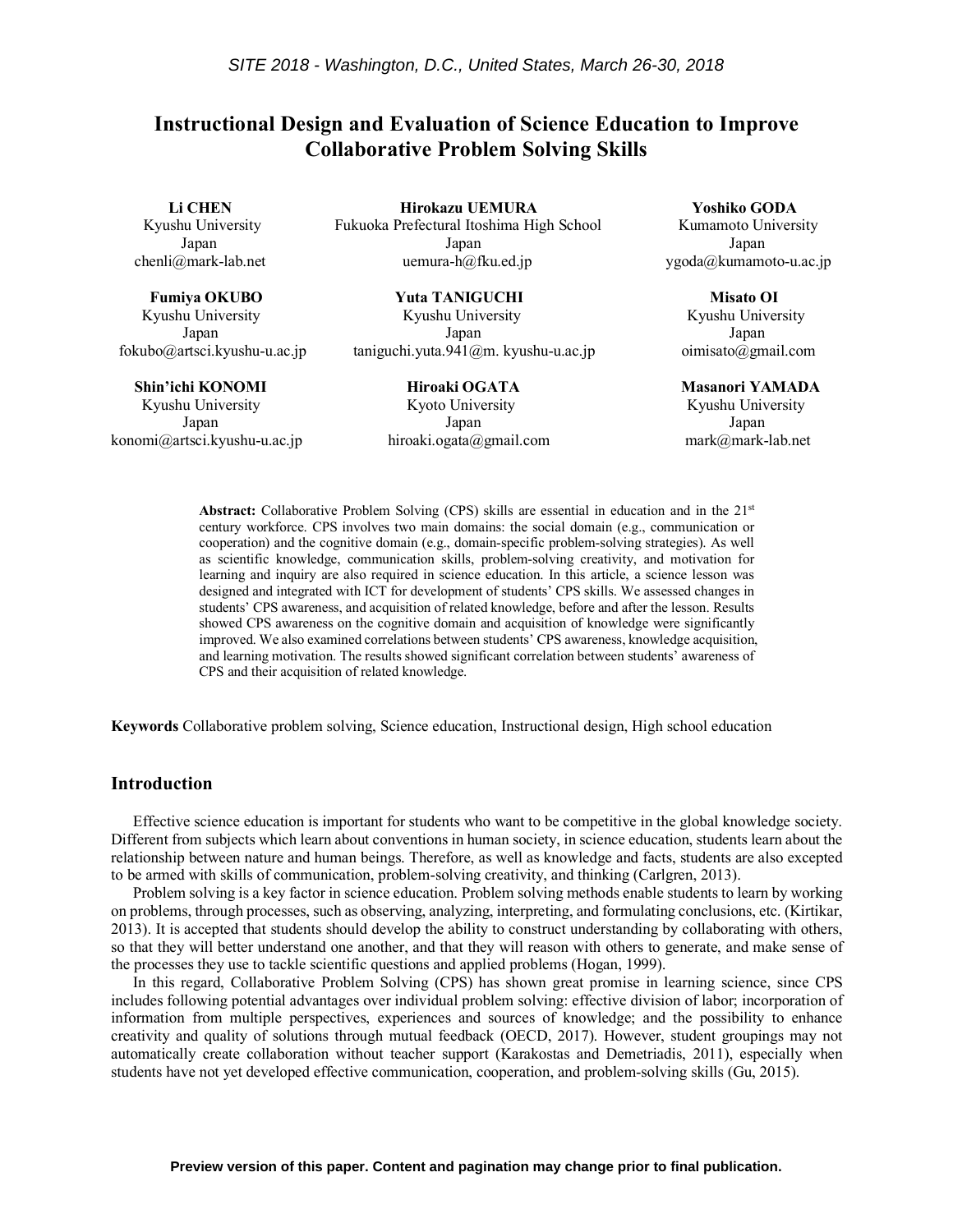#### **Collaborative Problem Solving**

PISA 2015 defined CPS competency as "the capacity of an individual to effectively engage in a process whereby two or more agents attempt to solve a problem by sharing the understanding and effort required to come to a solution and pooling their knowledge, skills and efforts to reach that solution" (OECD, 2017). In this definition, the word "agent" refers to either a human or a computer-simulated participant. In both cases, it is obvious that the points of CPS will be building and maintaining a shared understanding, and then establishing how individual knowledge and skills can contribute to reaching the solution.

CPS is combined with social and cognitive domains. The social domain, which mainly refers to "collaboration" required in managing the contributions of individuals (Care et al., 2016). Hesse et al. (2015) defined collaboration as the activity of working together towards a common goal, made up of elements including exchanging ideas, agreed division of labor, and active and insightful participation.

And the cognitive domain, which refers to "problem solving", is the activity of perceiving a discrepancy between a current state and a desired goal, and finding or creating a solution to achieve that goal (Hesse et al., 2015).

According to the 2015 PISA Framework, four problem-solving processes are provided in the cognitive aspect. First, identifying the problem. Understanding the problematic situation by analyzing initial information and hidden information about the problem. Second, integrating the information. Selecting and organizing the information, and integrating it with prior knowledge by using graphs, tables, symbols, and words to represent the information, and then formulating hypotheses by identifying the relevant factors of the problem. Third, developing and acting on a plan. Clarifying the goal of the problem, setting any sub-goals, and developing a plan to reach the goal state. Executing the plan that was created is also a part of this process. Fourth, monitoring steps in the plan to reach the goal state, and reflecting on possible solutions and critical assumptions (OECD, 2017). In CPS, problem-solving processes should be performed concurrently with a set of collaborative processes.

Therefore, we integrated the collaboration process and problem-solving process to design tasks for 12th grade students in senior high school in Japan. This study aims to ascertain the effectiveness of such instructional design in science education. Two perspectives were analyzed to demonstrate the effectiveness: the change of learning performance in relation to science knowledge, and the change of CPS awareness, before and after the lesson.

## **Methodology**

## **Design and Procedure**

This study took place in a twelfth-grade science class at a public senior high school in Japan. Participants were 36 students aged from 17 to 18 years old, among which 20 (55.6%) were female, and 16 (44.4%) were male.

Before the lesson, students accepted a pre-questionnaire to check their prior awareness of CPS when they take their usual science lessons, and then a pre-test to check their prior knowledge of the related knowledge.

The theme of the science lesson was *Limnic Eruption*, which was based on a natural disaster that happened in 1986, and was related to knowledge of chemistry and geography, and also had a great impact on the ecosystem. We designed this lesson with reference to a related project carried out by Japan Science and Technology Agency (JST). The design was conducted in two continuous lessons over 100 minutes. Students were asked to think of a series of questions to find out the mechanism of limnic eruption, and to clarify the relationship between the environment and human beings.

After the lesson, the post-questionnaire and post-test were implemented to assess the motivation for science learning, and establish awareness of CPS, to see if related knowledge was improved during learning.

Hesse et al. (2015) have proposed a framework for CPS process following a PISA-like process. Based on this framework, we designed problem-solving activities integrated with the *Moodle System* (**Fig.1**).

#### **Data Collection**

Data from 27 students (75% response rate) were collected from pre-and post-test and pre-and post-questionnaire concerning students' awareness about, and how to use, CPS skills in their lessons (Questionnaire 1). A postquestionnaire concerning students' motivations for their science learning was conducted after the lesson (Questionnaire 2). Both questionnaires were rated on a five-point Likert scale ("strongly disagree = 1" to "strongly agree =5"). Free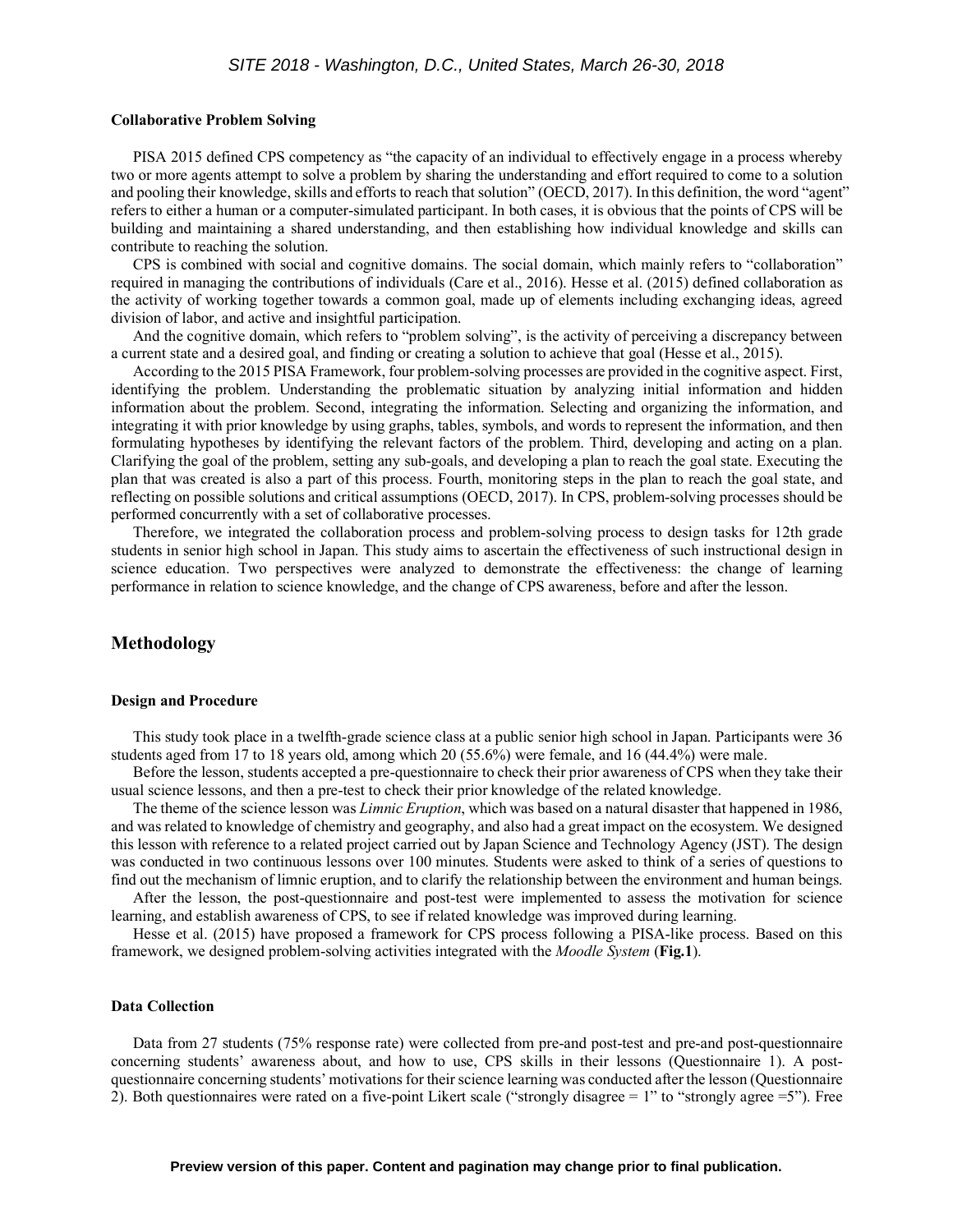text space was also provided to collect the students' individual reflections in Questionnaire 2. The Cronbach's alpha value for all items in both questionnaires was over 0.90, indicating good reliability in internal consistency.



**Fig.1** The process of collaboration problem solving integrated with ICT

## **Results and Discussion**

#### **Knowledge Acquisition**

The pre- and post-test consists of 6 questions (full marks 6) about the formation mechanism of carbon dioxide, and the impact of the disaster on the ecosystem. We used the Wilcoxon signed-rank test to assess the significance of preand post-tests concerning students' acquisition of related knowledge.

According to **Table 1**, the mean value improved from 2.44 (1.28) to 4.07 (1.36), and the significance value is 0.00  $( $0.01$ ), which indicates that there are significant differences in the change of their acquisition of related knowledge$ before and after the lesson.

| Test      | Mean | $_{\rm SD}$ | Median | Z         | p value  |
|-----------|------|-------------|--------|-----------|----------|
| Pre test  | 2.44 | 1.28        | 2.00   | $3.56***$ | $0.00\,$ |
| Post test | 4.07 | 1.36        | 5.00   |           |          |

 $N = 27$ ; \*\*\*p < 0.01, \*\*p < 0.05, \*p < 0.1

**Table 1** Wilcoxon signed-rank test results of pre-test and post-test

#### **Collaborative Problem Solving Awareness (Questionnaire 1)**

The Wilcoxon signed-rank test was used to assess the significance of the change in pre-and post-Questionnaire 1 concerning students' awareness about whether and how to use CPS skills in their lessons. The scales are used in Questionnaire 1 on Collaborative Problem Solving with reference to Hesse et al. (2015). The Questionnaire 1 consists of two levels, *social skills* and *cognitive skills*, containing 5 scales and 17 items. The contents of scales are listed below. *Social skills level*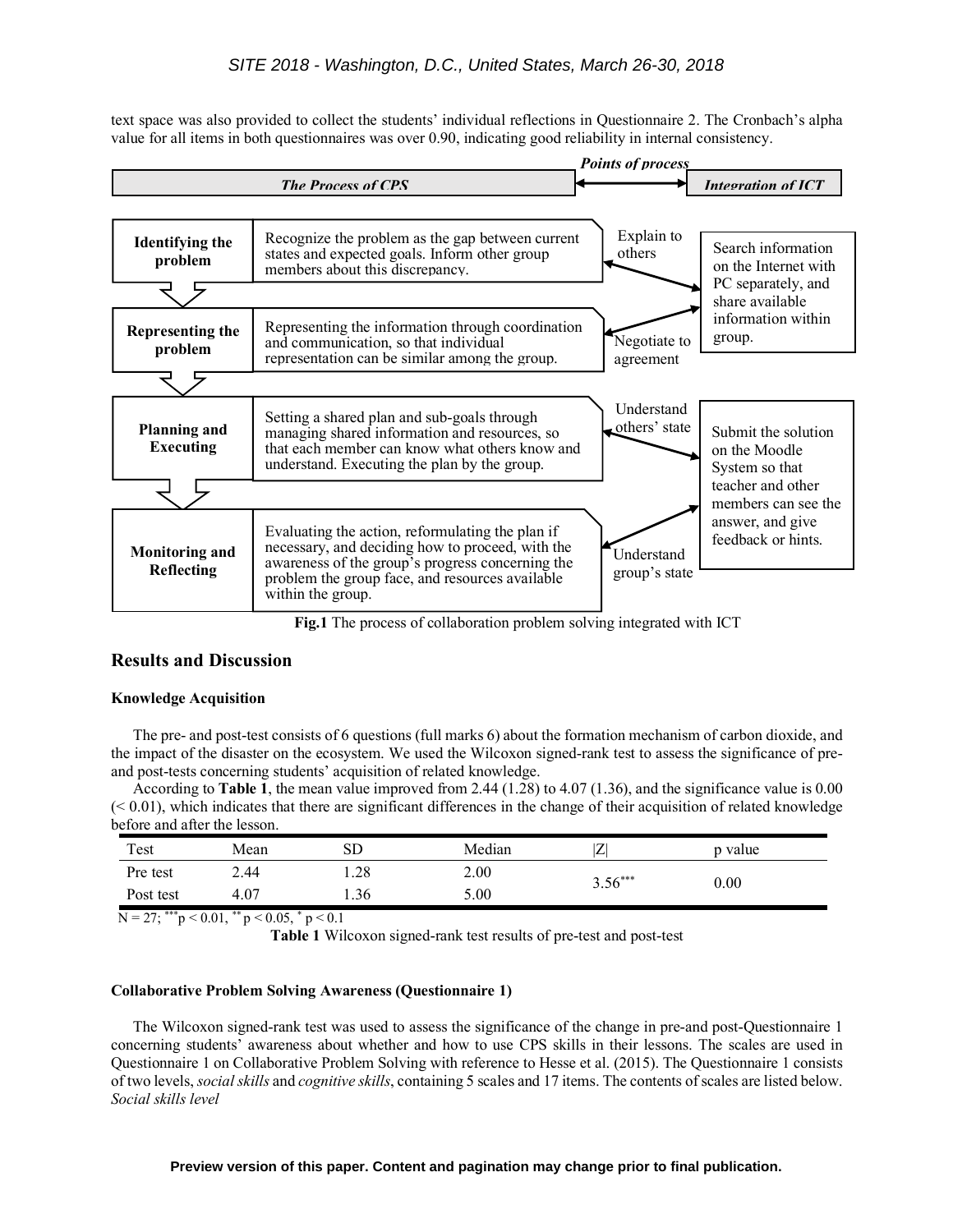Participation: Actively participate in the class, attach importance to the opinions of others, and always ask others about what they don't understand. Perspective taking: Integrate contributions from others into their own thoughts and actions. Reconsider problems. Social regulation: Recognize the diversity of group members, and negotiate with members until find out the matching solution.

*Cognitive skills level*

Task regulation: Analyzing a problem, setting clear goals, seeking various solutions of complex situation. Learning and knowledge building: Integrating knowledge among other fields or subjects, organizing knowledge and reflecting. At first, we accessed *Cognitive skills level* by comparing pre-post Questionnaire 1 items on *Task Regulation* 

(Q10~Q13) and *Learning and Knowledge Building* (Q14~Q17). The results are presented in **Table 2**.

With respect to *Task Regulation*, the mean score was from 12.52 to 14.41 ( $|Z| = 4.26$ ,  $p < 0.01$ ), which reveals that there exists a significant difference in the improvement of awareness of task regulation. Therefore, it is clear that students improved their awareness of problem analysis, target setting, tendency to seek various solutions. And with regards to *Learning and Knowledge Building*, the mean score is significantly improved from 12.89 to 14.33 ( $|Z| = 4.26$ , p < 0.01), which means students have improved their awareness of their knowledge integration and reflection.

One possible reason is that it is effective for students to be provided with a detailed explanation, rather than be given answers directly (Webb, 1995). According to Webb, a detailed explanation can provoke the explainer to reorganize the problem and information, reconstruct their understanding, ideas, and concepts for problem.

Regarding *Social skills level,* mean score concerning *Participation* (Q1~Q3) is from 10.44 to 11.19 (|Z| = 1.48, p  $> 0.1$ ), *Perspective Taking* (Q4~Q6) is from 11.89 to 12.37, ( $|Z| = 0.68$ , p  $> 0.1$ ), *Social Regulation* (Q7~Q9) is from 9.59 to 10.70 ( $|Z| = 1.36$ ,  $p > 0.1$ ), however, no significant differences were found in all scales.

| Level                     | <b>Scale</b>                       | Mean<br>(SD) | Median       |       | Z           | p         |      |
|---------------------------|------------------------------------|--------------|--------------|-------|-------------|-----------|------|
|                           |                                    | pre          | <b>post</b>  | pre   | <b>post</b> |           |      |
| Social skills<br>level    | Participation                      | 10.44(2.99)  | 11.19(2.59)  | 11.00 | 12.00       | 1.48      | 0.14 |
|                           | Perspective taking                 | 11.89(3.34)  | 12.37(3.36)  | 12.00 | 13.00       | 0.68      | 0.50 |
|                           | Social regulation                  | 9.59(2.74)   | 10.70(2.33)  | 9.00  | 11.00       | 1.36      | 0.18 |
|                           | Task regulation                    | 12.52(2.10)  | 14.41 (1.89) | 12.00 | 14.00       | $4.26***$ | 0.00 |
| Cognitive<br>skills level | Learning and<br>knowledge building | 12.89(2.52)  | 14.33(2.51)  | 12.00 | 15.00       | $2.25*$   | 0.02 |

N=27; \*\*\*  $p<0.01$ , \*\*  $p<0.05$ , \*  $p<0.1$ 

**Table 2** Scales and Wilcoxon signed-rank test results of CPS awareness (Questionnaire 1)

#### **The Relationship among CPS Awareness, Knowledge Acquisition, and Learning Motivation**

In order to further explore the mutual effects among awareness of CPS, knowledge acquisition, and individual motivation for science learning, and also to find out potential factors that could affect the cultivating of CPS skills, we used Spearman's Rank Correlation Coefficient to analyze the correlation among the difference of pre-post Questionnaire 1, and the difference of pre-post tests and Questionnaire 2.

In Questionnaire 2, we used 6 scales developed by Sakurai (1985), and the contents of the scales are listed below. Challenge: Tendency to take on more difficult tasks than can be solved by oneself currently. Curiosity: Tendency to engage with themes and solve tasks like this lesson. Mastery: Motivation to achieve the goal to completion.

Perceived locus of causality (Internal causality  $&$  External causality): In recognition of the fact that one's intention to perform a task is caused by an individual/environment.

Endogenous-exogenous attribution: Performing a task is treated as the goal or as a means. Enjoyment: Enjoyment of learning.

As shown by the results of the analysis presented in **Fig. 2**, the ρ value between CPS awareness and knowledge acquisition is 0.42, and the significant value is 0.03 (less than 0.05), which indicates that there is significant moderate positive correlation between them. However, there is no significant difference between motivation for science learning and the other two items.



acquisition, and learning motivation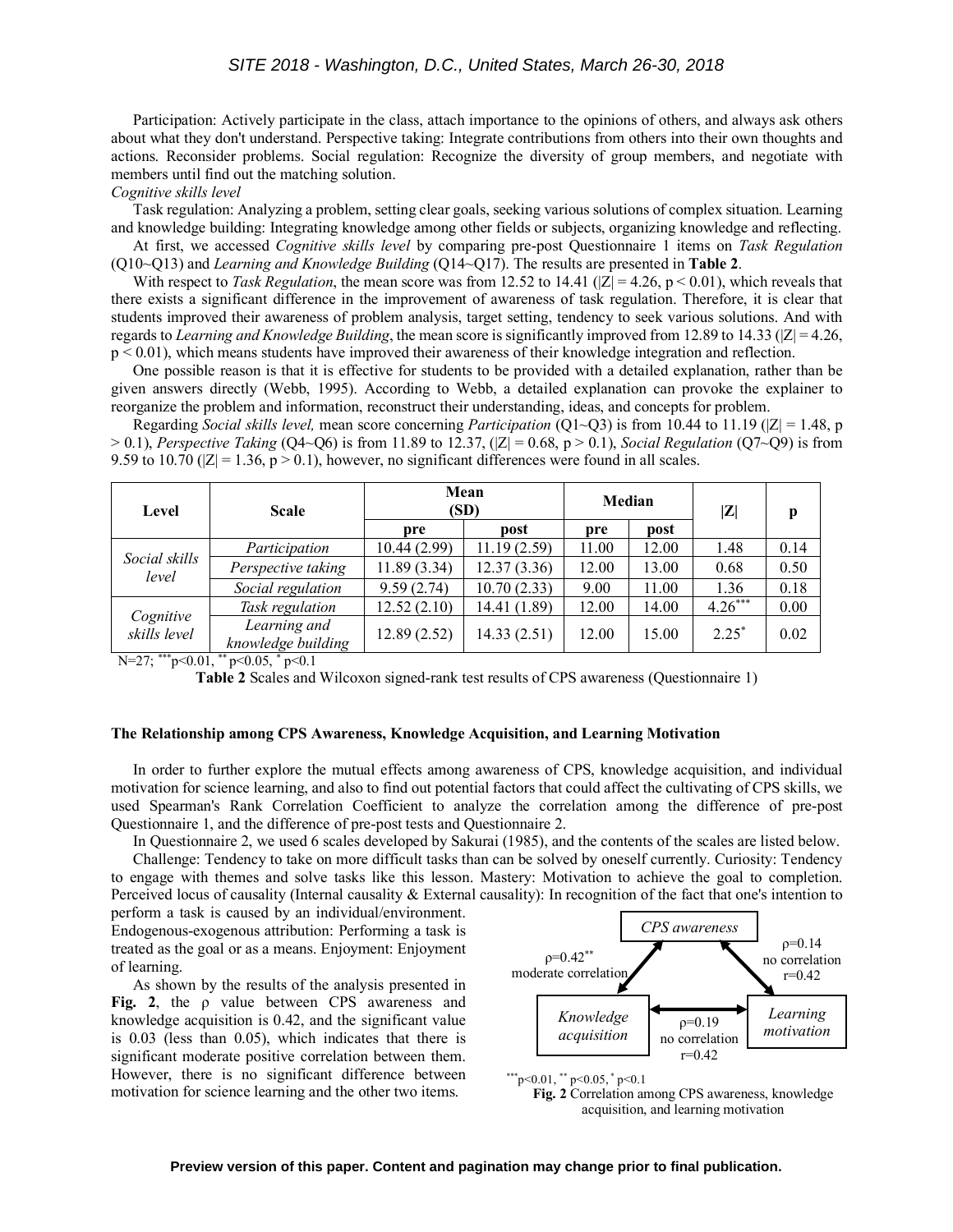## *SITE 2018 - Washington, D.C., United States, March 26-30, 2018*

## *Correlation between CPS Awareness and Acquisition of Knowledge*

Regarding the improvement of *CPS awareness* and *learning performance*, there are weak positive correlations among improvement of learning performance with some scales of CPS, which is *participation* ( $\rho = 0.355$ ,  $p < 0.1$ ), *perspective taking* (ρ = 0.395, p < 0.05), *social regulation* (ρ = 0.331, p < 0.1), and *learning and knowledge building*  $(p = 0.361, p < 0.1)$ . It indicates that, when students' awareness about participation, perspective taking, social regulation of *social skills level*, and learning and knowledge building of cognitive skills level, the value of variable x is large, and in the case where the value of variable y is large, which is called positive correlation, is higher, their improvement of learning performance will be higher after the lesson. On the other hand, students' abilities to acquire knowledge may also affect their awareness of CPS. However, in terms of *task regulation*, although it has been proved to be significantly improved after the lesson, it shows no correlation with learning performance.

|                                                                                                                                                                                                                                    |                 |                     | <b>CPS</b> awareness   |                 |                                    |
|------------------------------------------------------------------------------------------------------------------------------------------------------------------------------------------------------------------------------------|-----------------|---------------------|------------------------|-----------------|------------------------------------|
|                                                                                                                                                                                                                                    |                 | Social skills level | Cognitive skills level |                 |                                    |
|                                                                                                                                                                                                                                    | Participation   | Perspective taking  | Social regulation      | Task regulation | Learning and<br>knowledge building |
| <i>Knowledge acquisition</i>                                                                                                                                                                                                       | $0.355*(0.069)$ | $0.395**$ (0.042)   | $0.331*$ (0.092)       | 0.111(0.583)    | $0.361*(0.065)$                    |
| the contract of the contract of the contract of the contract of the contract of the contract of the contract of<br>the contract of the contract of the contract of the contract of the contract of the contract of the contract of |                 |                     |                        |                 |                                    |

 $p(Sig.); N=27;$  \*\*\* $p<0.01,$  \*\*  $p<0.05,$  \*  $p<0.1$ 

**Table 3** Spearman's Rank Correlation Coefficient between *CPS awareness and Knowledge acquisition*

## *Correlation between CPS Awareness and Learning Motivation*

Concerning the *social skills* level of CPS awareness, there is significant weak positive correlation between *perspective taking* with *external causality* ( $p = 0.382$ ,  $p < 0.05$ ), *exogenous attribution* ( $p = 0.385$ ,  $p < 0.05$ ), and *enjoyment*  $(\rho = 0.340, p \le 0.1)$ , which means that if students start their inquiry with higher extrinsic motivation or more enjoyment, they tend to integrate contributions from others into their own thoughts and actions more easily.

As for *cognitive skills* level, there is significant difference in moderate positive correlation between *learning and knowledge building* regarding *curiosity* (ρ=0.432, p<0.05), and *enjoyment* (ρ=0.415, p<0.05), and weak positive correlation between *learning and knowledge building* and *challenge* (ρ=0.331, p<0.1). So, it can be inferred that, if students feel the task is challenging and enjoyable, and they show their curiosity and motivation to tackle such problems, or more difficult ones, their learning and knowledge building skills will be benefit from this process.

| There is no significant difference in any scale between motivation for science learning and individual performance. |  |  |  |
|---------------------------------------------------------------------------------------------------------------------|--|--|--|
|                                                                                                                     |  |  |  |

|                   |                                         |             | <b>CPS</b> awareness |                       |                        |                    |                                       |  |
|-------------------|-----------------------------------------|-------------|----------------------|-----------------------|------------------------|--------------------|---------------------------------------|--|
|                   |                                         |             |                      | Social skills level   | Cognitive skills level |                    |                                       |  |
|                   |                                         |             | Participation        | Perspective<br>taking | Social<br>regulation   | Task<br>regulation | Learning and<br>knowledge<br>building |  |
|                   | Challenge                               |             | 0.080                | 0.188                 | 0.006                  | 0.146              | $0.331*$                              |  |
|                   |                                         |             | (0.692)              | (0.347)               | (0.976)                | (0.469)            | (0.092)                               |  |
|                   | Curiosity                               |             | 0.161                | 0.207                 | 0.228                  | $-0.070$           | $0.432**$                             |  |
|                   |                                         |             | (0.423)              | (0.300)               | (0.252)                | (0.729)            | (0.024)                               |  |
|                   | Mastery                                 |             | 0.059                | 0.061                 | 0.213                  | $-0.061$           | 0.190                                 |  |
|                   |                                         |             | (0.770)              | (0.763)               | (0.287)                | (0.762)            | (0.344)                               |  |
|                   | Perceived<br>locus of<br>causality      | Internal    | $-0.076$             | 0.231                 | 0.038                  | 0.279              | 0.210                                 |  |
| <b>Learning</b>   |                                         | causality   | (0.706)              | (0.246)               | (0.850)                | (0.159)            | (0.292)                               |  |
| <b>Motivation</b> |                                         | External    | 0.283                | $0.382**$             | 0.206                  | $-0.040$           | 0.256                                 |  |
|                   |                                         | causality   | (0.152)              | (0.049)               | (0.302)                | (0.842)            | (0.198)                               |  |
|                   | Endogenous<br>-exogenous<br>attribution | Endogenous  | 0.055                | 0.184                 | 0.073                  | 0.073              | 0.304                                 |  |
|                   |                                         | attribution | (0.785)              | (0.358)               | (0.718)                | (0.717)            | (0.124)                               |  |
|                   |                                         | Exogenous   | 0.153                | $0.385**$             | $-0.022$               | 0.019              | 0.164                                 |  |
|                   |                                         | attribution | (0.448)              | (0.047)               | (0.912)                | (0.924)            | (0.413)                               |  |
|                   | Enjoyment                               |             | 0.281                | $0.340*$              | 0.218                  | 0.262              | $0.415**$                             |  |
|                   |                                         |             | (0.156)              | (0.083)               | (0.274)                | (0.187)            | (0.031)                               |  |

 $p(Sig.); N=27;$ <sup>\*\*\*</sup>p<0.01,<sup>\*\*</sup>p<0.05,<sup>\*</sup>p<0.1

**Table 4** Spearman's Rank Correlation Coefficient between CPS awareness and learning motivation

## **Preview version of this paper. Content and pagination may change prior to final publication.**